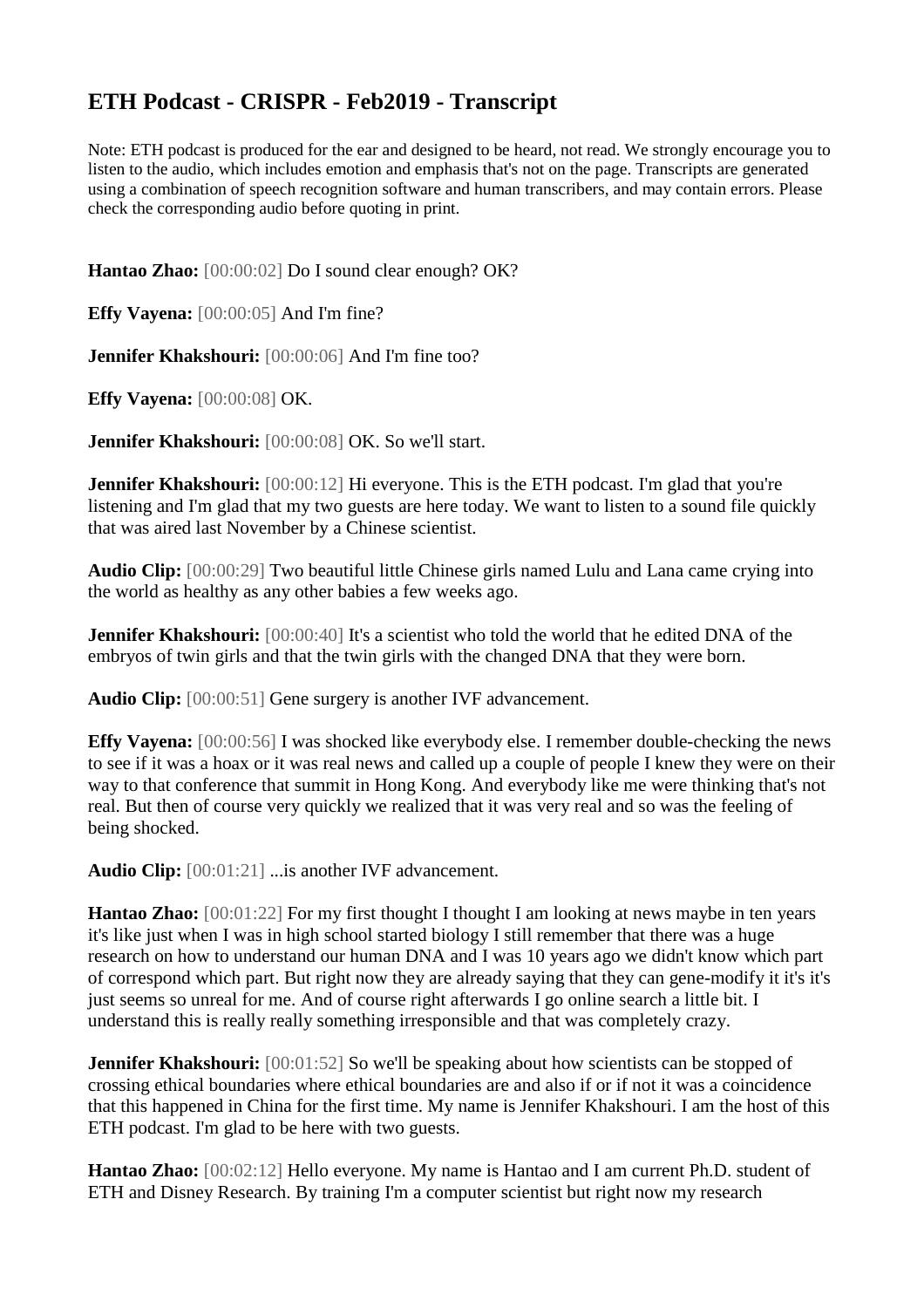concentrates on the interdisciplinary between artificial intelligence and the psychology. And I'm Chinese. So of course this topic intrigues me a lot and I'm very happy to talk with you two about Chinese science, CRISPR baby and all behind technology.

**Effy Vayena:** [00:02:40] My name is Effy Vayena. I'm a professor of bioethics here at ETH and my work is focused on ethical implications of emerging technologies. I've done a lot of work on the ethics of genomics how we apply them in the clinic in research and of course the further use of genetic knowledge to applications like CRISPR are part of my research interest. As in other areas of course I look at other types of technologies like data analytics and artificial intelligence. But it's interesting that these worlds are converging. And so the ethics of these emerging technologies are crosscutting. So I'm very glad to be here talking about this.

**Jennifer Khakshouri:** [00:03:21] Just another quick question: Hantao, on your website you say that you're 10 percent Chinese. What you mean by that?

**Hantao Zhao:** [00:03:29] I think I see myself - so I left China when I was 22 years old and...

**Jennifer Khakshouri:** [00:03:34] How old are you now?

**Hantao Zhao:** [00:03:35] Right now I'm 31. So during the past 10 years I've been traveling different countries in North America, in Asia, then in Europe of course that's been where I spend most of my time. I really see myself as a global citizen. I do not want to use very monotone definition to define myself. So meanwhile I see myself as an explorer. I see myself as like a combination of engineer and a little bit of artist. I really like the interdisciplinary research. I like the combination of things and that's why I say I'm not just purely one thing I'm a combination of a lot of things.

**Jennifer Khakshouri:** [00:04:11] And Effy couldn't you say in numbers how much of you are Swiss?

**Effy Vayena:** [00:04:15] Oh right so well I just celebrated being in Switzerland for 19 years. So I think that cuts close to a big chunk of my life being here. So I feel you know again like you like you a global citizen I grew up in Greece I lived many years in the U.S. in England then in Switzerland so I I feel a bit of everything. And it's interesting actually having different cultural stamps in you. As we grow up in different places get educated in different places work in different places that we absorb these different cultures. And when we think of those matters those differences come to play in an interesting way. So yes we are global citizens.

**Jennifer Khakshouri:** [00:05:00] So we spoke about what your first thoughts were when the news broke about the DNA that was changed, edited by the girls. Now two months later how do you see the whole thing? How big is it still that it gets more quiet? Did you find a way of putting it into context to say it's this way or that way or what does it do to you speaking about it now?

**Effy Vayena:** [00:05:23] So there was this uproar, right. Everybody was in the news all the time. We have a project we're looking at tweets and various topics and we could see the spike in our data during this time. So it became a topic for everybody. And at the time the topic was: We're all shocked. What are we going to do with it? Something is really wrong. This was the message. I think after that we kind of the dust the dust seemed to have settled a little bit and then it's interesting because the direction went towards OK. That was the wrong thing. Let's find a way to do this in the right way. Interestingly enough in this conversation that ensued from the uproar we didn't so much go back to the question should we be doing this anyway. It moved towards OK. Now somebody pushed us to think how to do this the right way. These are two different questions and I think right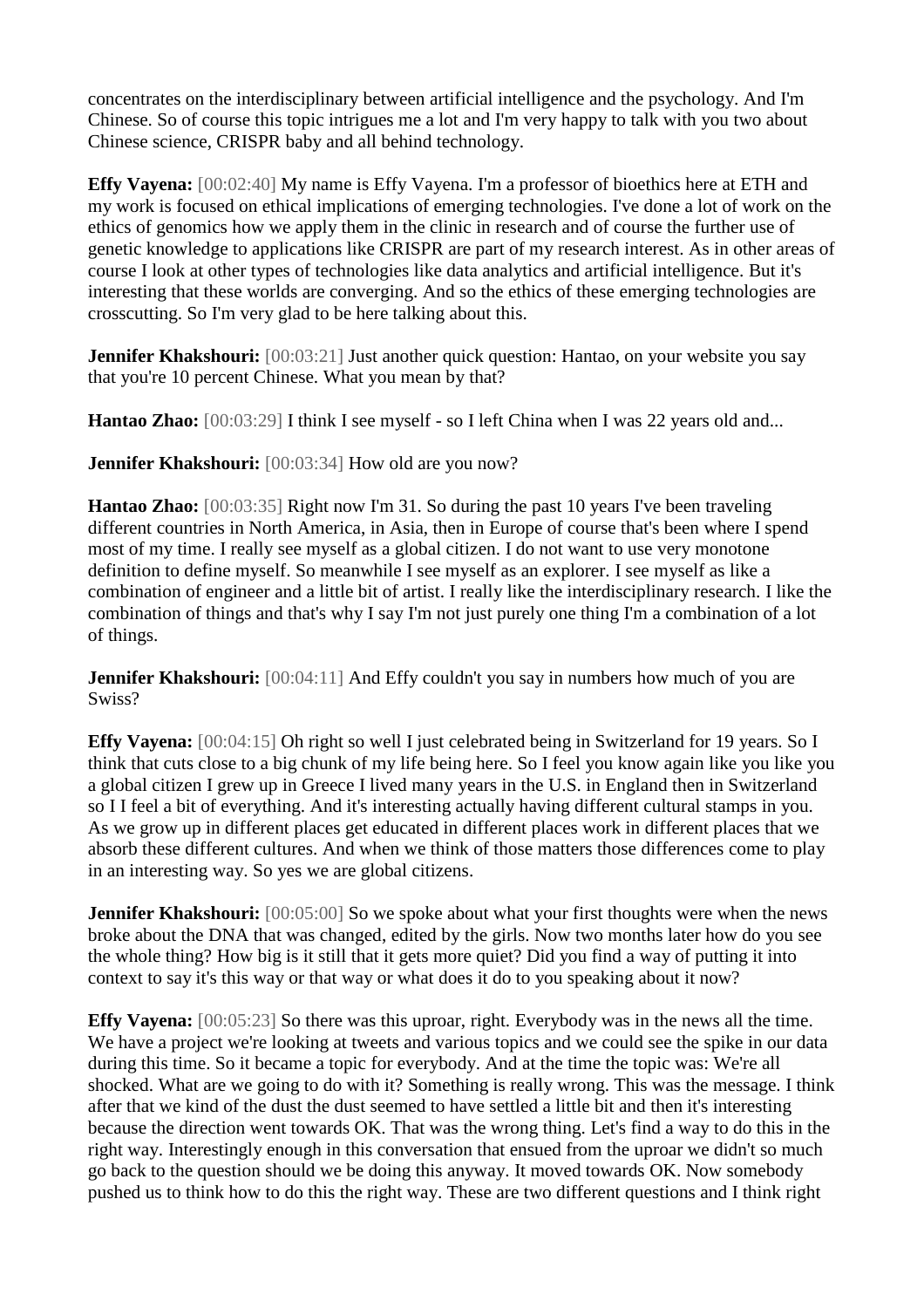now the the what I see more the emphasis is more towards should we how should we be doing it rather than should we do it anyway.

**Jennifer Khakshouri:** [00:06:31] Because the door is open in the sense and can't really be shut anymore?

**Effy Vayena:** [00:06:35] I think they're - not really. I think we could shut the door if we wanted but it's interesting that the scientific community jumped on that part so the procedural part so to speak the the pathway to translate that. The other interesting development in the meantime was that big organizations have come forward and want to create global committees to come up with statements. So for example the World Health Organization just announced a special council that aims consisted of people and experts from different countries - and they want to come up with some formal statement or policy as to how we're moving forward.

**Jennifer Khakshouri:** [00:07:18] Shouldn't this happen quickly so that it really doesn't happen again because as far as I understood and I'm really not from the field at all it's not that difficult to use the CRISPR method. if you know what you're doing if you know DNA if you know things.

**Effy Vayena:** [00:07:34] It's not difficult to do something. The question is what exactly you are doing. Because one of the things that you also mentioned earlier is that we still have limited understanding. So even if we make a change let's say because we think that changes the right change we don't know what else we're doing at the same time and that is the major concern. So it depends what you mean by easy. Easy to do something. But what you are doing is not contained to the something that you try to do.

**Jennifer Khakshouri:** [00:08:08] And that means that these girls will...we don't know how they'll grow up. We don't know what will...

**Effy Vayena:** [00:08:13] We don't know. Exactly. And the main concern the immediate concern was precisely that. We don't know what is going on and what it is going to happen to these girls because we don't have enough knowledge to understand the other effects that such interventions have in the DNA of a human.

**Jennifer Khakshouri:** [00:08:34] So a big taboo was broken within the world of biology and genetics. What kind of taboos are there in your field, Hantao, in artificial intelligence? Because I see a certain connection. Tell me if I'm wrong because we don't know in the long run what could happen in many years when something is set loose at a certain point.

**Hantao Zhao:** [00:08:56] Very similar to what Professor Vayena just described it's like the unknown consequences that are we going to face. First thing immediately pop up in my head is the driverless cars. I mean whenever there is a car that is there's no one behind the wheel on the street if there's an accident with the car make the right decision or not. Would the car try to kill less people but follow the rule or do the opposite. There's so many things behind algorithms we are trying to improve. Yet we know very little especially with this current state of machine learning which is very different from the traditional artificial intelligence which concentrated on the logic. Machine learning basically just learn real world examples and try to mimic this and this mimicking sometimes is highly unpredictable.

**Jennifer Khakshouri:** [00:09:44] And how do you discuss the ethics of machine learning or of let's say cars that drive without a driver without a human?

**Hantao Zhao:** [00:09:52] Yeah. I think just like any other biology technique as well. We're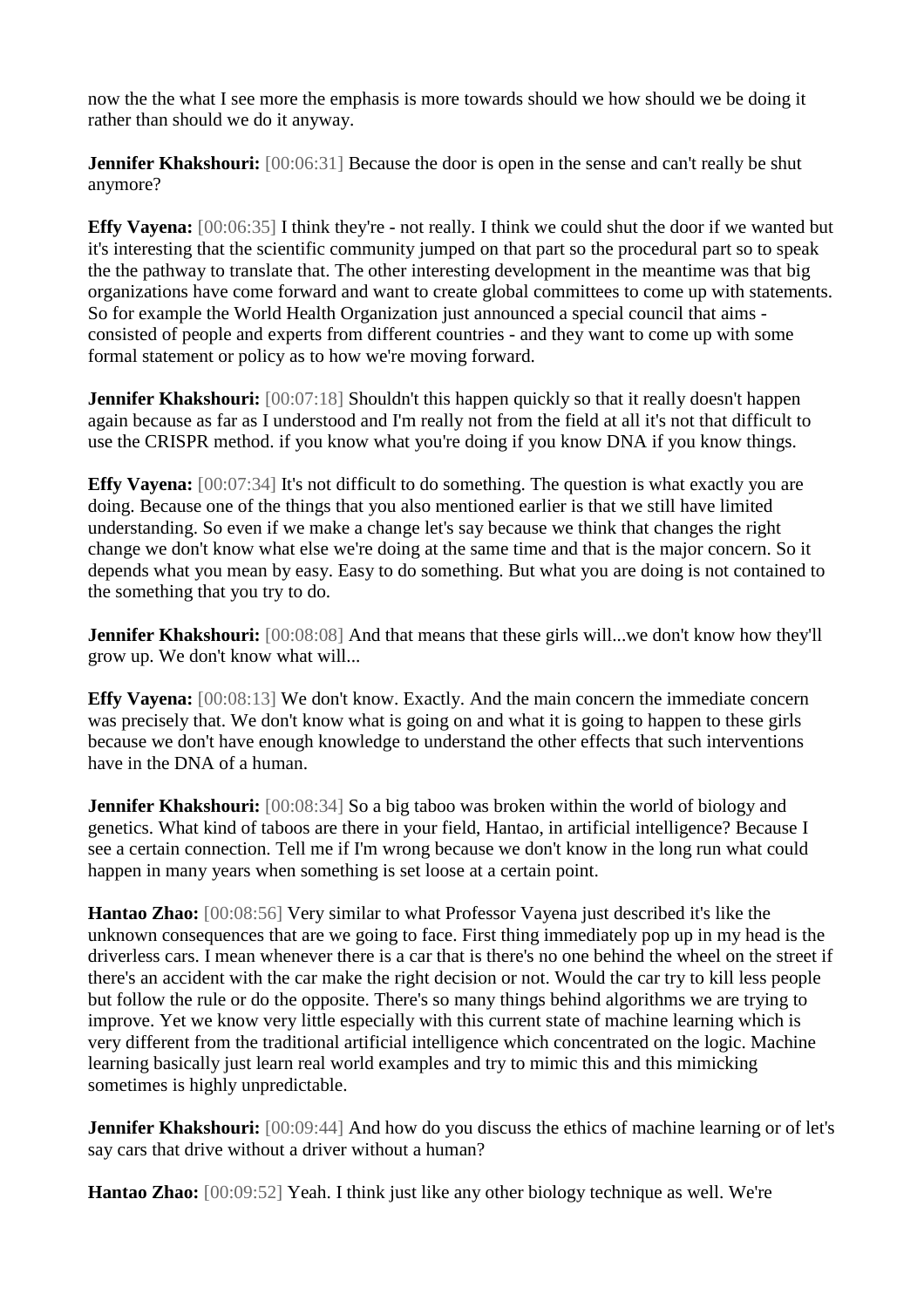exploring and I believe that it is very important to have regulations and rules on any going on applications in the world. So things happen in the lab. I can not see it. We can be a little bit bold and a little brave if we can have everything under control in the lab environment which there is little connection with that in real society. But meanwhile this boundary this line between research and laboratory and the real world become very very blurred right now. Specially what we see with Facebook and Google research. I mean right now the research and development department is basically immediately linked to the business applications. That means any scientist's achievement can be seen by real people almost maybe sometimes days after they have been just invented.

**Jennifer Khakshouri:** [00:10:48] So that's a big danger the transparency of people who can look into labs and.... I also want to speak about pressure actually about the CRISPR baby and pressure. First I need you to help me how to pronounce the name correctly of the scientist who edited the DNA.

**Hantao Zhao:** [00:11:06] His name is He Jiankui. He Jiankui.

**Jennifer Khakshouri:** [00:11:08] And if I call him He. Is that OK?

**Hantao Zhao:** [00:11:13] Yeah.

**Jennifer Khakshouri:** [00:11:13] So what He did was I mean everyone on the same page here was extraordinary and broke a taboo. But I went back and looked at where he comes from and he comes from one of the poorest villages in China the very poorest and the only way to get out or to find a way out of the let's call it misery was by being brilliant in school and being a very good scholar and good at university. So there was a lot of pressure on him to succeed. There was a lot of pressure on being first probably. He was in a very competitive environment. Was that do you think that was something that made him do what he did you know wanting to be first like wanting to be the first in a race or you think it was something else?

**Hantao Zhao:** [00:11:59] I think that definitely plays a role. I mean all of what we're doing is really the combination of what we have experienced. For him he has experienced is this poor China and is the Chinese education which basically is not comparable to the Western world. That means that this is the first time maybe he experienced Chinese scientists can be forefront in this domain. But meanwhile this is totally wrong and I think that the biggest motivation he has had was also the business driven interests. As we know he has been wooved more than ten different companies in China which focus on the genetic technologies and with this kind of public exposure it will bring huge business influence on his companies or his business partners.

**Jennifer Khakshouri:** [00:12:49] You're nodding.

**Effy Vayena:** [00:12:51] Yes I do because I agree it's... Science is by nature competitive, right. Science is collaborative but it's also competitive. And there is a lot to be said for healthy competition and we want to encourage it because that's how we humans move on and do great things. But I do think often we kind of lose our sight of the big picture why we're competing and rather make competition the value. So of course it's great to be first but then at what cost? What kinds of steps one takes in order to achieve that being first. I think our global system - it's not the Chinese system necessarily - I think our entire global system in the scientific world has a little bit of thinking to do. How do we pursue and how do we push our scientists to do the next thing. For what reasons and at what under what conditions and at what cost? There we all need to think more carefully I believe. The other question of course at the same time we're thinking everywhere that science and innovation is going to translate into business. And that's something again that I think it's not a bad thing. We encourage that. We want healthy economies we want good businesses but we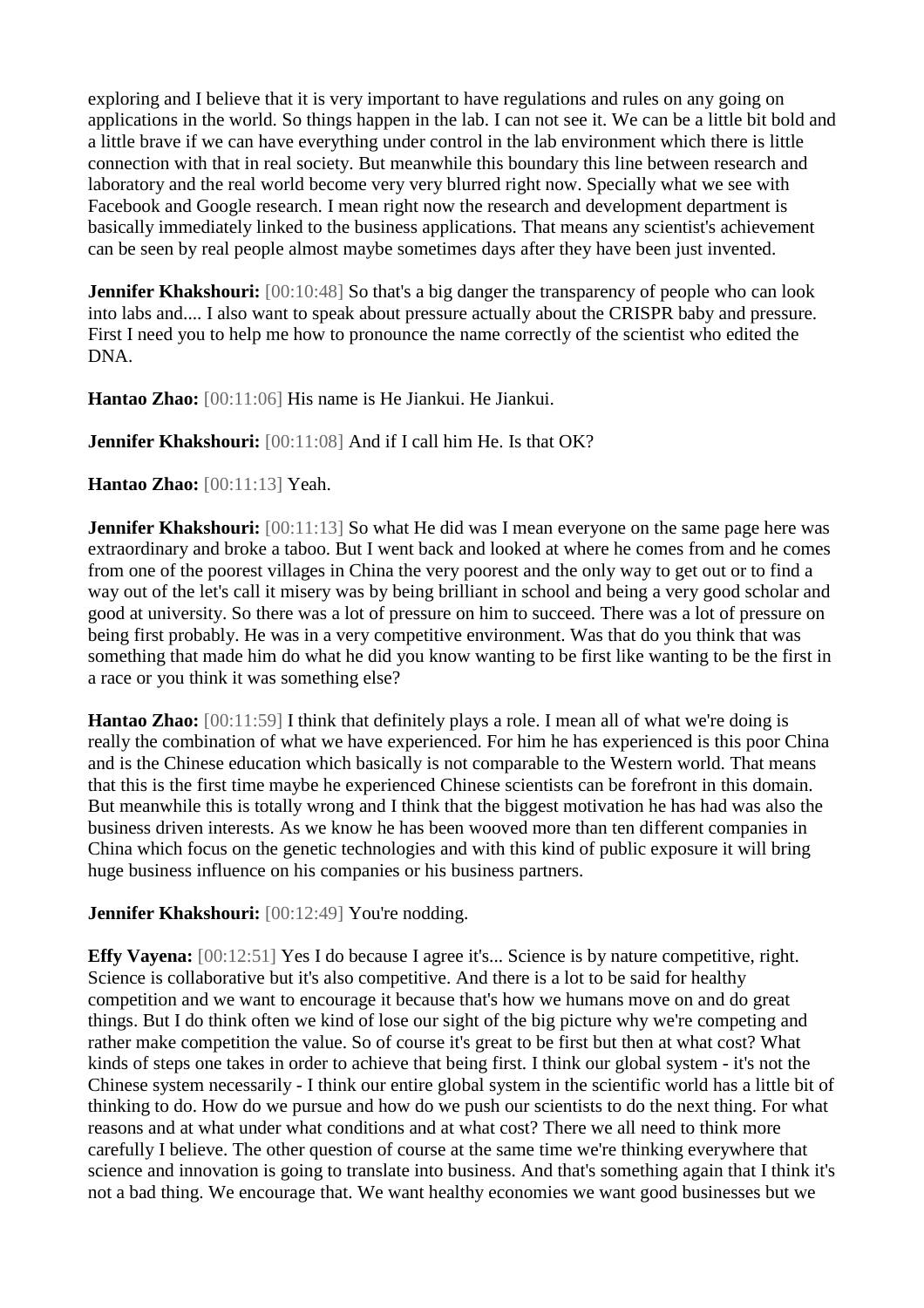have so many examples where that pathway has also created problems because there are certain things that could be translated and could become products and people can buy. And it's not a big deal. And then there are certain things that are very crucial to our well-being and to who we are including those kinds of services. I mean creating a human life it is not trivial and it cannot be treated the same way businesswise as you know produce a pair of shoes. And it is true that we have set the standards and we have acknowledged the difference, different research you do that to translate into if you know applications that produce shoes or bags or whatever and different rules and standards for doing experiments and then we apply on humans like drugs like interventions or use to produce humans in that case. So yes it's not new as we have thought about these but again this case reminds us of the difference between the domains and the problems that can come when there is this pulse from monetising technology and scientific knowledge.

**Jennifer Khakshouri:** [00:15:28] I do ... You both said that it's a global thing the competitiveness is not necessarily bound to a certain country or a certain culture but I read a few articles that were published in the U.S. by Chinese American people who said it's not a coincidence that this happened in China and that there is a big divide in ethical questions in China and in the West. How do you reply to that?

**Hantao Zhao:** [00:15:53] I think that way we should really look at what the roles of Chinese scientists in this world are. And I think one good metaphor we can use is really Chinese scientists are still students in front of the whole Western world. The modern Chinese education system wasn't established just slightly more than 100 years ago. And the best Chinese university in China the Tsinghua University was actually sponsored by Americans. As you can imagine that all these modern education system, the methodology of doing research everything Chinese has been doing right now it was learned from the Western world. That's why I think first of all we are still learning. There are so many things Chinese scientists need to learn to cope with, need to learn to follow. And meanwhile as right now China has so many investment in research development because politicians and the Chinese general public the they regard this as the engine of the country's economy boost. So with so much investment into that sometimes maybe the learning and the regulations can be a littel bit behind. I think that for this specific case this CRISPR baby actually the regulation was established already more than 18 years in China. So what He did was completely against the law and some rumors said that he will face criminal charges even. So at the same time I see it was more like a general education awareness. So the Chinese students to the extent of the whole world all the researchers we should know and understand the power that well having right now. It is sometimes very dangerous and we need to learn how to deal with that.

**Jennifer Khakshouri:** [00:17:40] Effy I know that you were in touch with some Chinese ethicists. How did that change your view on the whole topic of ethics and of east and west?

**Effy Vayena:** [00:17:50] Well the Chinese bioethicists on the topic of CRISPR they have condemned it the same way that you just explained and the same very similar way that many of us in the West reacted and they've published a paper also that they explicitly and clearly put out their views. So they feel there was regulation that was not adhered to. There was a ethical standards that they've been in place. I think also the Chinese bioethicists complained a little bit about stereotyping. Because it's in China it ought to be unethical and I think there we again have to be a little careful. Subscribing to stereotyping is it not it's not fruitful. It's not going to get us very far.

**Jennifer Khakshouri:** [00:18:34] Is not ethical either.

**Effy Vayena:** [00:18:35] Yeah. It's not it's not it's not right. First of all we in the West - and I speak as a very Western educated and culturally embedded person here - until very recently we have had done a lot of unethical things in research. So we are not innocent. Right. And that's not a hundred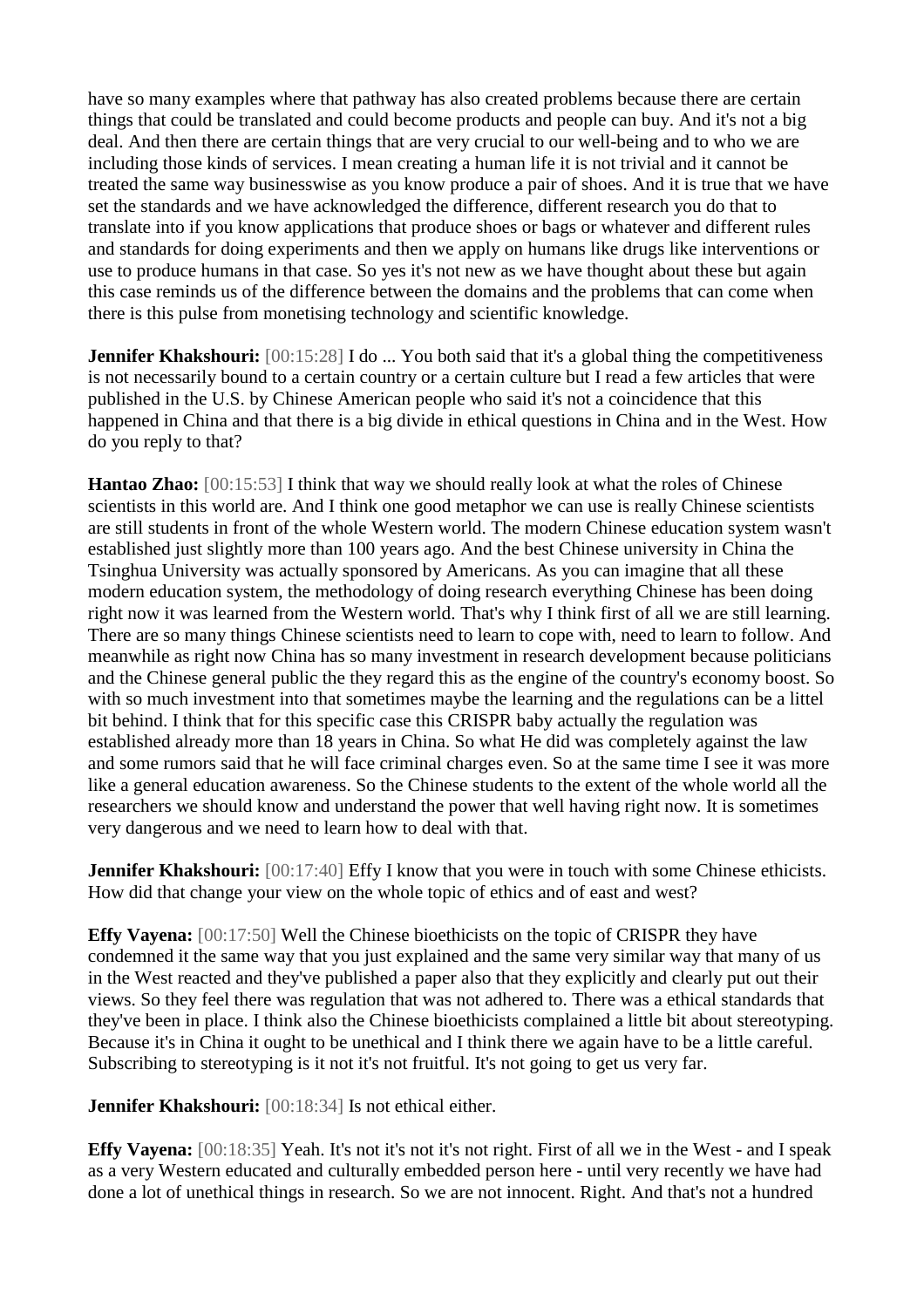years ago. That's up to maybe 20 or 15 years ago. Strict regulation kicked in. A lot of education kicked in to bring everybody up to speed as to what our ethical standards. So we lived with this for a long time and therefore we have probably more efficient methods in implementing the guidelines or the regulation than others who as you said they're newer in in this game. So we should be mindful of the fact that it takes time to learn how to deal with these regulations. The other thing we have to pay attention to in He's example we know now that there were several U.S. scientists involved with him. One is allegedly last author of the paper he submitted. Last author means he's the guarantor of the paper. He's the senior author on the paper and He is the junior author. He's the coordinating author he is the first. So that is puzzling to me because that's our standards then. So how come we then we are so quick to say the Chinese will do it the wrong way? China has a different culture to the Western world and in the global community we aim to be pluralistic so yes we'll maybe have differences but we'll have similarities and we'll learn from them or learn from us. So it's not that you know one has it right one has it wrong and you can say that very quickly. So all of this in the public discourse that came out it was it was very simplified. And I think it doesn't do us any any good to think about our colleagues this way. And the last point here is science is a global endeavour we don't do science here in Zurich and some other science in China and you know in isolation. We build on each other and that's how we move on. So I think the scientific standard ought to be a global standard. In many fields we're moving into this direction. So I think I would have liked to see more of these issues into the discourse rather than the bad guys versus the good guys.

**Jennifer Khakshouri:** [00:21:03] But speaking about the future what did we learn from this example and what will this you know what will bring out speaking about ethics and crossing ethical boundaries?

**Hantao Zhao:** [00:21:15] I think just just very like the education that I think Professor Vayena is very familiar with. All the medicine school students whenever they got the degree the first thing they need to do is also to have a lot of education about what you can do and what you cannot do. And I think this kind of education is that we've been missing in traditional engineer domains including y bio informatics and even computer science students. And I believe this is something that is irreplaceable and just by learning a technology is not enough for you to understand the consequences behind them. And this every researcher's and every professor's responsibility to tell the students what you can do and what you cannot. So I'm a little bit pessimistic about the regulations in that way. It is just like the CRISPR technology they are easily accessible and they are cheap. There is there is no way we can just add a monitor camera in every lab to monitor them 24 hours per day to see what they're doing on whether or not we need to build this self awareness, self discipline and let the scientist to be responsible about themselves.

**Jennifer Khakshouri:** [00:22:26] Especially if business and science are moving closer and closer. How can you prevent business people from corrupting or trying to corrupt scientists of doing things like CRISPR or in the field of artificial intelligence?

**Effy Vayena:** [00:22:41] Well exactly. I think those standards of ethics like the ones we're talking about here should not be confined to the research lab. I mean whether you should be ... it's the responsible thing to do something or not should extend to any activity and that includes the business activity. And here at least in genetics in medicine we have crossed that bridge and we say certain things are allowed or not allowed anywhere whether you are in the clinic whether in the business so because the consequences those things could have are any way negative no matter where you are in which building or in which with sector. So I think there we need to make sure that what is allowed or not is clear and it applies to both. The other thing I still believe very much that rules and laws have a certain power and I believe in them and I think we need them. But you can never prohibit something to the extent that is never going to happen. The only thing that can do that is if each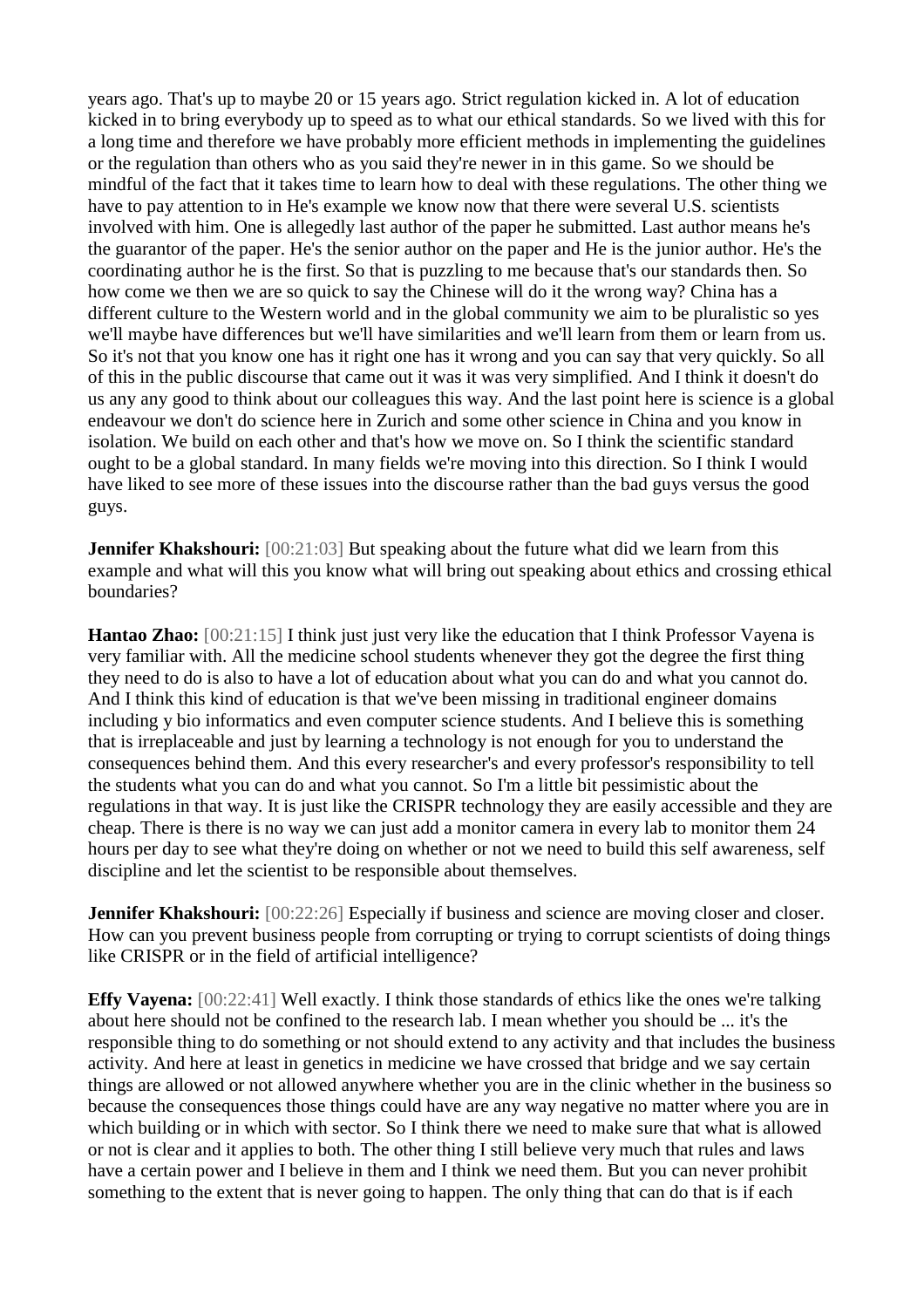person learns of their responsibilities and is also in a culture the scientific culture that allows them to leave up to those responsibilities. And I think this is for me it's a long term planning. It's not the magic bullet that right now we fix it. But it is the way I think we should educate our scientists and create the scientific culture so we can achieve that when something happens doesn't shock us or it shocks us in a positive way because something was very successful.

**Hantao Zhao:** [00:24:22] Just one note to what Professor just said. I think yes sometimes that's what the law is for. We need to pay the price. To make people see that what kind of consequence you are faced. So to my knowledge He the Chinese scientist right now is already fired by his university in China and I believe his career as a scientist in China is completely over right now and I think this will set a good example for any followers who try to mimic his activity and this kind of irresponsible actions.

**Jennifer Khakshouri:** [00:24:52] But let's say there might be someone really crazy. Very rich - I mean there are some crazy rich people in this world - that will say OK he lost his job but I'll take him. I'll buy an island. Build up a little lab and have him enhance my genes or the genes of my children or do something. What about that? How can we handle that? I mean it's totally unethical. That's clear. But...

**Effy Vayena:** [00:25:19] I don't think we can prevent that from happening. I think we can have any kind of law. I don't think this is possible to say we you know we eliminate any possibility. And if there was a way to do that then it would be very bad for a lot of other things so I wouldn't I wouldn't promote that idea. I think I want to believe that this could be if there were to be a case it would be a very isolated case and they won't have any impact at the large scale. Again for me the question is how can we prevent people from thinking that this is a good idea to do something crazy something that the scientific community has not established and very importantly something that we as a society haven't decided is what we want to do. Because the scientists may have an idea when it has so said serious implications for society then we should decide together whether we want to go this way or not. The same with artificial intelligence. It's not just about you know putting somebody on an island with a few pipettes and then genes. You could put somebody on an island with some fabulous technology and they could produce something even worse than much worse than one or two people who maybe are sick or maybe have particular disorders. So the idea is again not to live with the fear of the island that's producing something crazy but to see how most of us, all of us are able to develop standards and live up to these standards. Here again we're not... we have some way to go.

**Hantao Zhao:** [00:26:53] I think what you just described is very similar to anything we have access to the real world that is both beneficial and dangerous. For example a knife. One can use a knife to cook the most delicious meals for the whole family but one can use a knife to hurt the others. And but this shouldn't stop us from providing and inventing good knives because there are so many things we can do with that. We just need to trust the humankind a little bit that there are only a very small percentage of people will do bad things with that.

**Jennifer Khakshouri:** [00:27:24] Does the ETH do anything differently regarding standards now since this CRISPR case last November? Do you know about that?

**Effy Vayena:** [00:27:32] No I don't think institutions do things differently. In Switzerland experimenting with embryos is anyway prohibited by law. So in our labs rthese things are not happening. ETH also like other international universities we're all looking at what's going on what's the next standard how we're going to make sure that we are having this culture, this ethical culture of research and that is not a new thing for us. We're also trying to make sure that our students have access to guidance teaching so they learn early on how many of those things are allowed or for what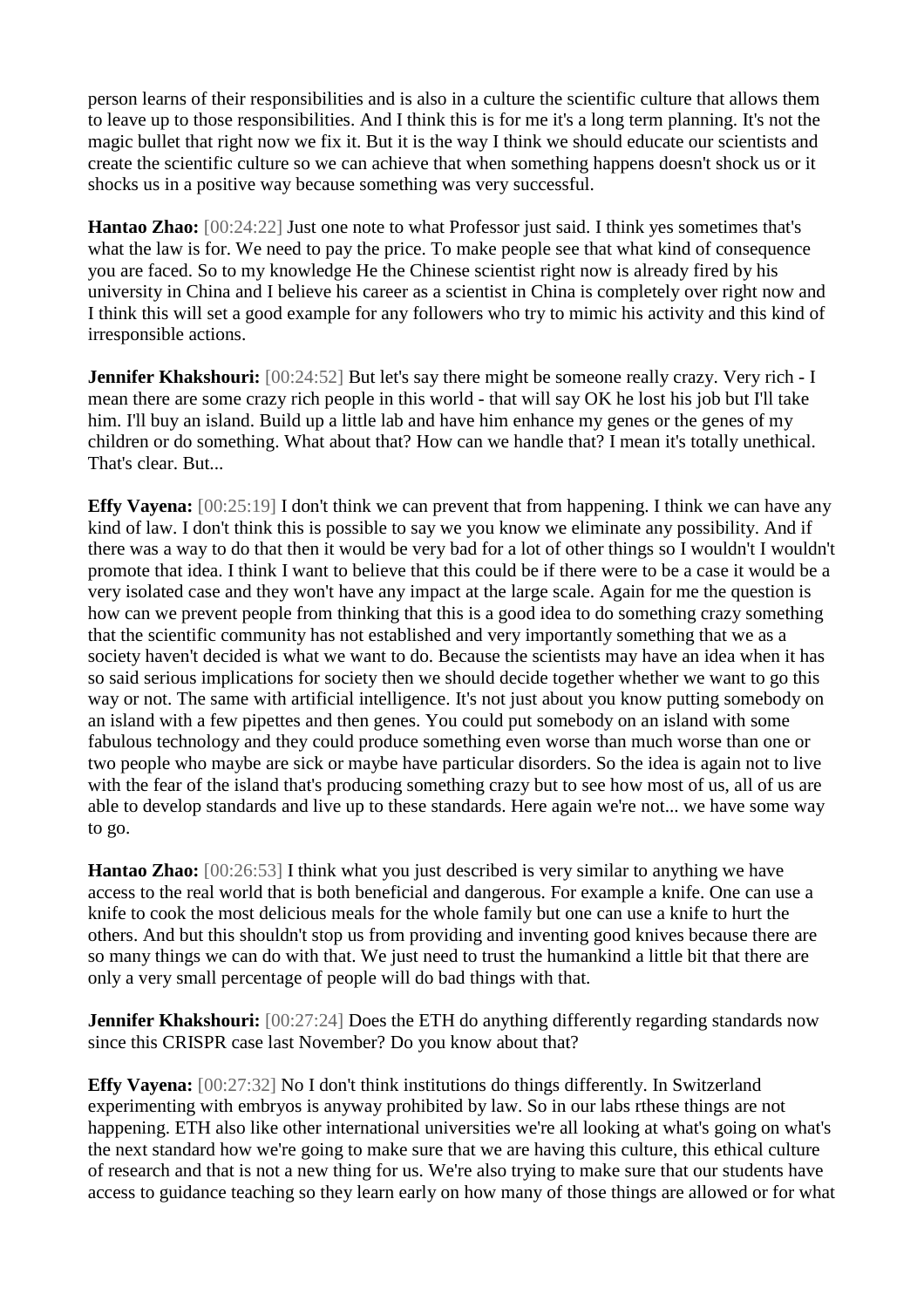reasons and what is good to see here is the response we have from the students is quite fascinating. Students want to talk about those things they want to learn what's going on. What are the arguments? Why should they think what they're thinking? Why is it bad to do gene editing?

**Jennifer Khakshouri:** [00:28:33] So there are still discussions on that topic between students and the professors.

**Effy Vayena:** [00:28:36] We do have those discussions. I mean I'm a little biased because my group works on this area. So people come to us and we have these exchanges, conversations. But I think in other departments as well and those in the lab were actually on the technology are part of the conversation very much.

**Hantao Zhao:** [00:28:53] Take for example my research domain. What I do involves a lot of real person experiment. So we invite people to come to our lab and conduct experiment on them. And of course the first thing we need to do before we do any of those things is to provide a consent form. So we need to that's the first thing my professor told me to do is you need to list all the consequence all the potential risks to the participants before you do anything to them. And this is the part of education to let us to know all this formality, all this regulations there's a reason behind them and we should follow these rules.

**Effy Vayena:** [00:29:28] And we have other obviously institutional processes like a lot of most research that carry certain risks is reviewed by an ethics review board, includes the requirements for consent. All of that sometimes might sound like a nuisance. Oh I got to fill out forms and I got to do those things. But what's behind that is that you need a few other people to look at what you are doing. Maybe there is something that you did not intentionally want to go wrong or to oversee but you have those standards checked. And this process is we've had for some time they are stricter when it comes to biomedical research or clinical research that has to do with humans. But there are processes that again had the purpose of preventing some of the wrongs. But again the reason we put them in place is because we have a bad history. There were lots of these things that happened without people knowing that been experimenting upon with a lot of risk taken and so over time we learned that we should avoid that and put processes in place that prevented from happening.

**Jennifer Khakshouri:** [00:30:42] So I'm extremely passionate person about literature. I read a lot. I love to read. I love stories. I love seeing where it takes people to where story takes people to and following this CRISPR story reminded me of literature just that unfortunately it's real it's a real thriller. I wonder also what will happen with the next bit of the story what we will think in 10 years or maybe in 30 years. Is there a possibility that in 30 years we will say, we will look back and say this is much ado about nothing and people will be gene editing right and left or is that impossible?

**Effy Vayena:** [00:31:23] Well predicting the future is certainly not my skill but I think we hope to be able to look back and say no matter what's happening when we're in the 30 years moment and look back and say we did it the right way. I think putting people at risk that you don't know what risk that is is something I don't think we should be proud of even even if things work out. And the reason is because we don't need us to get into a habit of putting human beings at the risks of that kind. I think this is about creating the right scientific culture and the right scientific culture has to respect humans. That's the kind of culture we want science to do things for as humans are we have a better life. We are healthy we feel good we flourish. Essential to this culture is that we're respected for being for being human so anything that's in the future even if we're all looking much better and stronger and smarter it has to be done in a respectful way for humans. And I think that's what I want hopefully to see.

**Hantao Zhao:** [00:32:38] Meanwhile I'm still very eager to see what this will lead us to. And I see